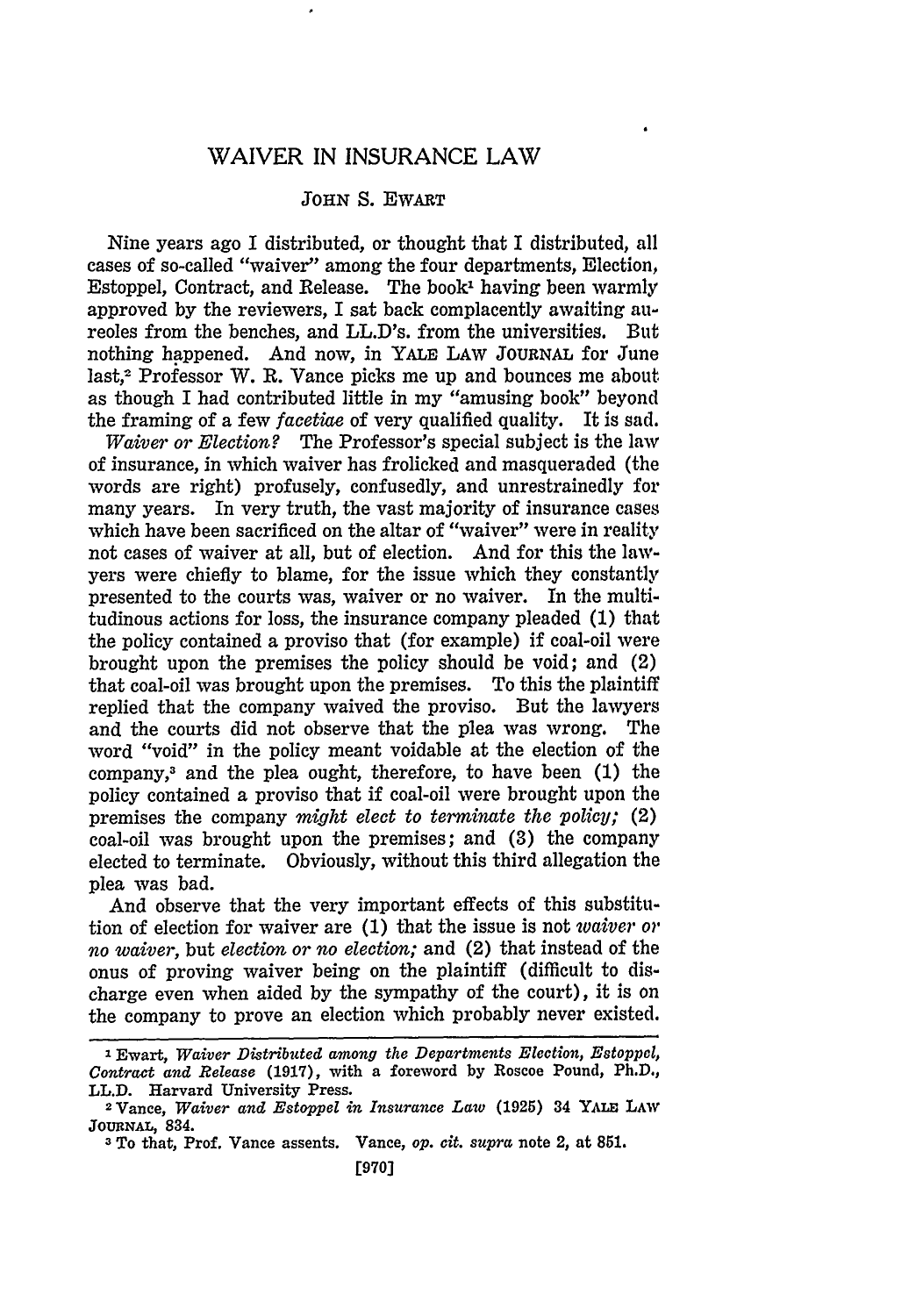I judge that Professor Vance has not escaped the general mistake to which I have alluded, for, in his book, he refers to scores of cases in which the pleadings were as I have indicated (including the much discussed case of *Northern Assurance Co. v. Graid Viw Building Assoclatioo),* and he makes no objection to the way in which the issues were presented. $5$ 

*Forfeiture.* Another fundamental mistake into which the courts and the insurance writers (including Professor Vance) have fallen is their misuse of the word *forfeiture.* By a breach of a condition in a policy, the writers and the courts say that the policy is forfeited. But that is a mistake. Notwithstanding the breach, the policy remains intact and effective in every respect as before, including the obligation of the company to pay. AU that has happened is that the company has acquired a right to elect between continuing and terminating the policy. And the Professor went far astray when, speaking generally, he said in his book, that,7

"the condition of forfeiture in the contract of insurance is selfoperative; upon breach of the condition the rights of the insured are terminated ipso facto."

Much improving upon his book, the Professor, in his article, agrees that default does not cause "the extinguishment of the legal relations of the parties," and that the effect of default is that the company acquires power to extinguish the contract. But he adds the curious statement that,<sup>8</sup>

" 'waiver' more adequately describes what really takes place than does the word 'election,' for the insurer's only election is between exercising his power of rescission and waiving it."

Waiver is better than election because it is election—"the insurer's only election,"—that is the operating agency. Not a very convincing reason! The election lies between continuing the policy and terminating it; or (if it be better) between exercising the power to terminate and not exercising it. For there is certainly no waiver, no relinquishment of the power by its non-exercise, unless indeed, as concession to the insurance men, we were to agree that when, negatively, we do not want to do something and do not do it, we, positively, waive our right to do it.

*Father-Bobby,* you may have a second piece of pie. Son-I don't want it.

<sup>4 (1902)</sup> **183** U. **S. 308,** 22 Sup. **Ct. 133.**

<sup>&</sup>lt;sup>5</sup> A sentence of the Professor's article leads to the same conclusion. Vance, *op. cit. supra,* note 2, at 841.

**<sup>6</sup>** Vance, *Handbook of the Law of 12.surance* (1904) **213-6** and *Vasim.*

*<sup>7</sup>Ibid.* at 218. There are rare occasions when the word "void" **in** a policy means *ipso facto* void. It was not to such cases that this quotation was intended to apply.

**<sup>8</sup>** Vance, *op. cit. supra* note 2, at 848.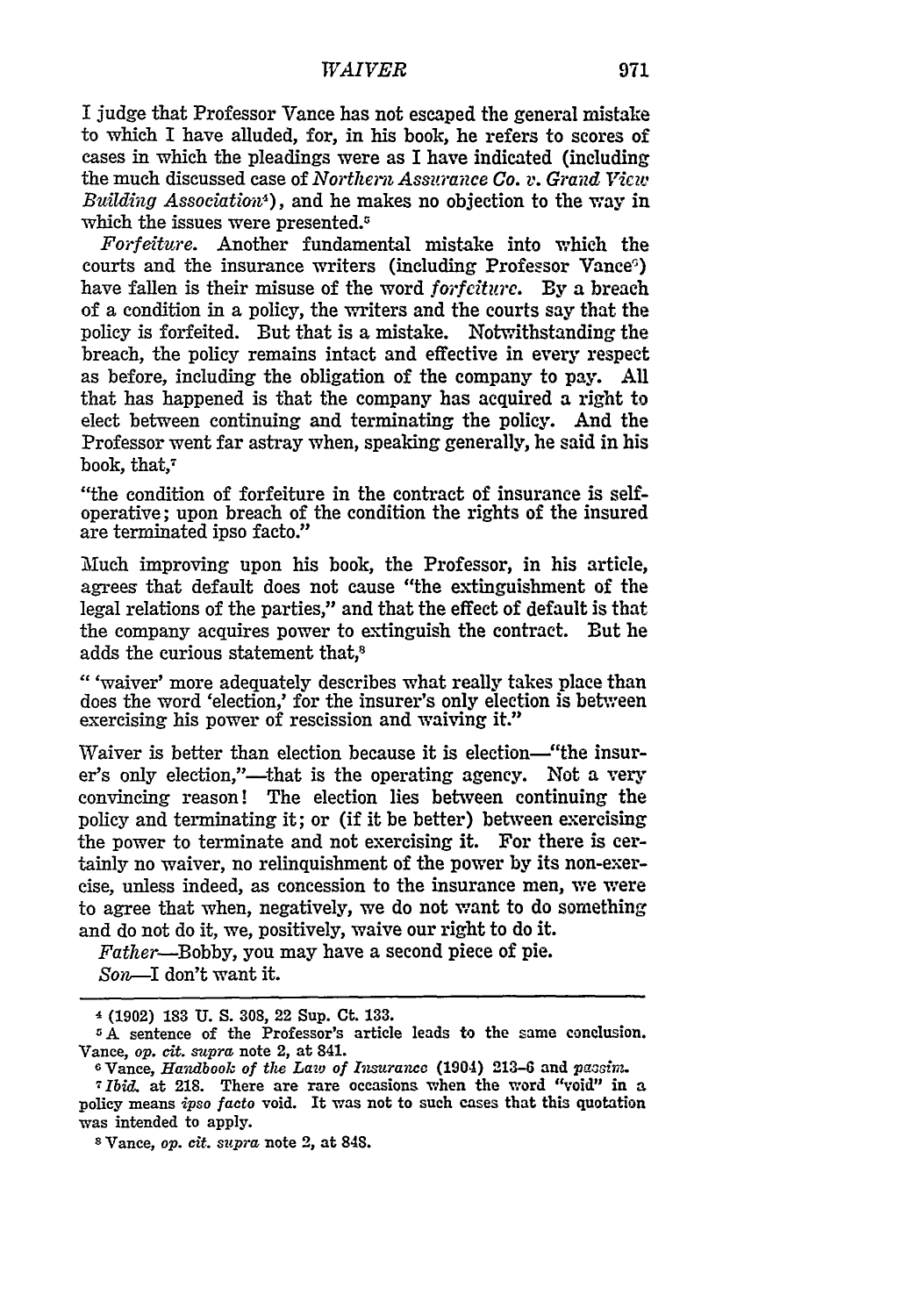*Father-You* ought to say "I waive the pie," or "I relinquish my privilege to have a second piece of pie."

Son-Naw, I don't want it.

Perhaps Bobby was right.

*Election plus Waiver.* Loyally adhering to waiver, the Professor insists upon introducing it even when he has to admit the sufficiency of election. I said in my book.<sup>9</sup>

"If you had a choice between a horse and a mule, and you chose the horse, you would not say that you 'waived' the mule. For you did not. You had an election between two animals, and, electing to take one, you could do nothing with reference to the other."

While granting me election, the Professor insists upon a supererogatory waiver as well. He says **:10**

"If Mr. Ewart should elect to take the mule, one might accurately enough say he had waived his privilege to take the horse."

The idea appears to be that in such cases there are two privileges -two of this very peculiar sort:

"(1) You may have one of these animals and take him away with you; and (2) you may have the other, but you must not take him away. You must waive him."

To me that has the appearance of being only one privilege-a privilege to choose. If I had two real privileges, I could take both animals. I had only one. I exercised it. I did not waive it, or any part of it.

*Eleven Supposititious Cases.* In my book I asked for some intelligible definition of "waiver," for some idea of what it is, and for the rules under which it operates. Professor Vance does not help me. He adheres to,<sup>11</sup>

"the generally accepted definition of a waiver, 'an intentional relinquishment of a known right.'"

But, after formulating eleven supposititious cases, all coming "roughly," he says (I do not like "roughly"), within the definition, he tells us that.<sup>12</sup>

"differentiating legal relations cast them into several quite distinct classes, which for convenience we will designate  $(I)$  substitute agreements, (II) proper waivers, (III) assumption of excepted risk, (IV) removal of condition upon acceptance, (V) denial of liability, (VI) election."

I proposed to empty the waiver category by placing all its supposed cases in four others. The Professor, on the other hand, retains waiver, gives us six categories of it, and calls one of them "proper waivers"—the others, I suppose, being improper. More

**<sup>9</sup>** Ewart, *op. cit. supra* **note 1,** at **7.**

**<sup>10</sup>**Vance, *op. cit. supra* note 2, at 845, **note.**

**<sup>12</sup>**Vance, *op. cit. supra* note 2,'at 846.

**<sup>12</sup>**Vance, *op. cit. supra* **note** 2, at 846.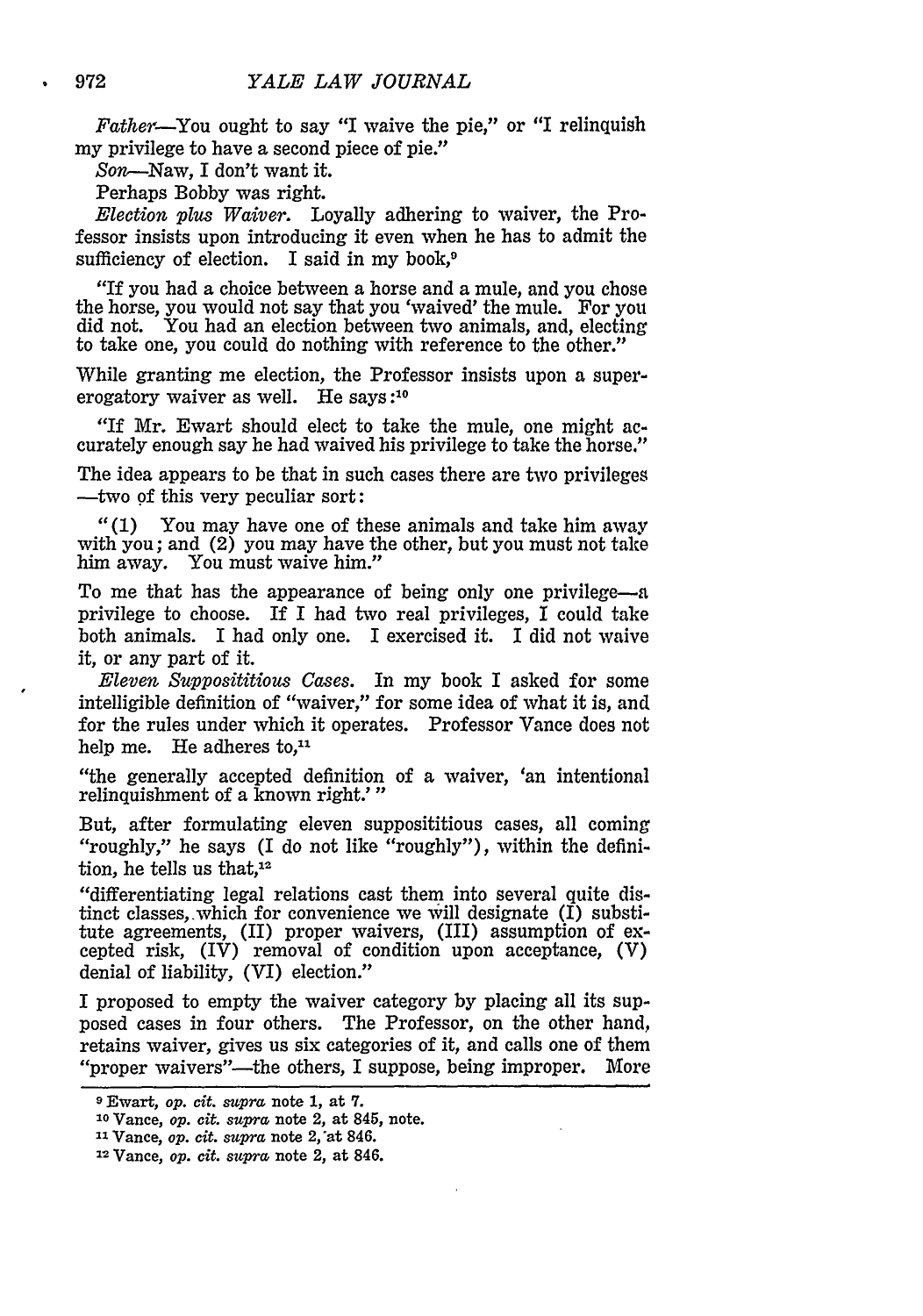startling still, he tells us that in Professor Williston's book on Contracts.<sup>13</sup>

"are listed no fewer than nine legal relationships to which the term waiver is indifferently applied." **14**

Evidently, either we have no waiver at all, or we have it in multiple and very complex forms. And, this way or that, there appears to be little truth in the statement that waiver is such a simple thing as "an intentional relinquishment of a known right." To those who hold that it is a living, actuating concept, I repeat my request for definition and rules. **If** we expect that examination of the eleven cases will throw some light upon the subject, we shall be disappointed. Not one of them is a case of "waiver." They go off, very easily, into contract and election.

*Cases 1, 2, and 3.* Calling his first three cases "substitute agreements," the Professor naturally declares that's "these three 'waivers' are but modifying contracts"—two of them unsupported by admissible evidence. But why should anybody speak of a "substitute agreement"-a new contract varying an old one-as a waiver? The idea seems to be that when the parties made the new contract, they waived their right to remain as they were, just as when they made the original contract, they waived their right not to make it. When you go down town, you waive your right to remain at home. Choose the horse and waive the mule! I suppose one could get used to it. The first three cases are cases of contract.

Case  $4$  is as follows:<sup>16</sup> "Jones, having such a policy"—one with an anti-military clause in it—"serves in the army without injury and is discharged. He informs the agent of these facts, and tenders the next accruing premium. The agent accepts the piemium saying that while the policy had been forfeited the company will waive the forfeiture."

In explanation, the Professor says that "the agreement,"

"accomplishes merely the relinquishment of the insurer's privilege to set up an otherwise perfectly valid defense in any action on the policy. This may very properly be called a waiver."

But why call an "agreement" a "waiver"? Into the use of the word the Professor was misled by his forgetfulness of what he had said (as above quoted) about *forfelturc.* As already **e:** plained, there was no forfeiture. All that had happened was that, because of the breach of condition, the company had acquired a right to elect between continuing the policy and terminating it. Acceptance of the premium evidenced an election to continue, and there was no more to be said. On a later page the Pro-

<sup>1</sup> 2 **Williston,** *Contracts* **(1920)** sec. **679.**

<sup>&#</sup>x27; Vance, *op. cit. supre,* **note 2, at** S41, **note.**

<sup>&</sup>quot;Vance, *op. cit. szpra* **note** 2, **at 847.**

**<sup>&#</sup>x27;c** Vance, *op. cit. supra* **note** 2, **at** 842.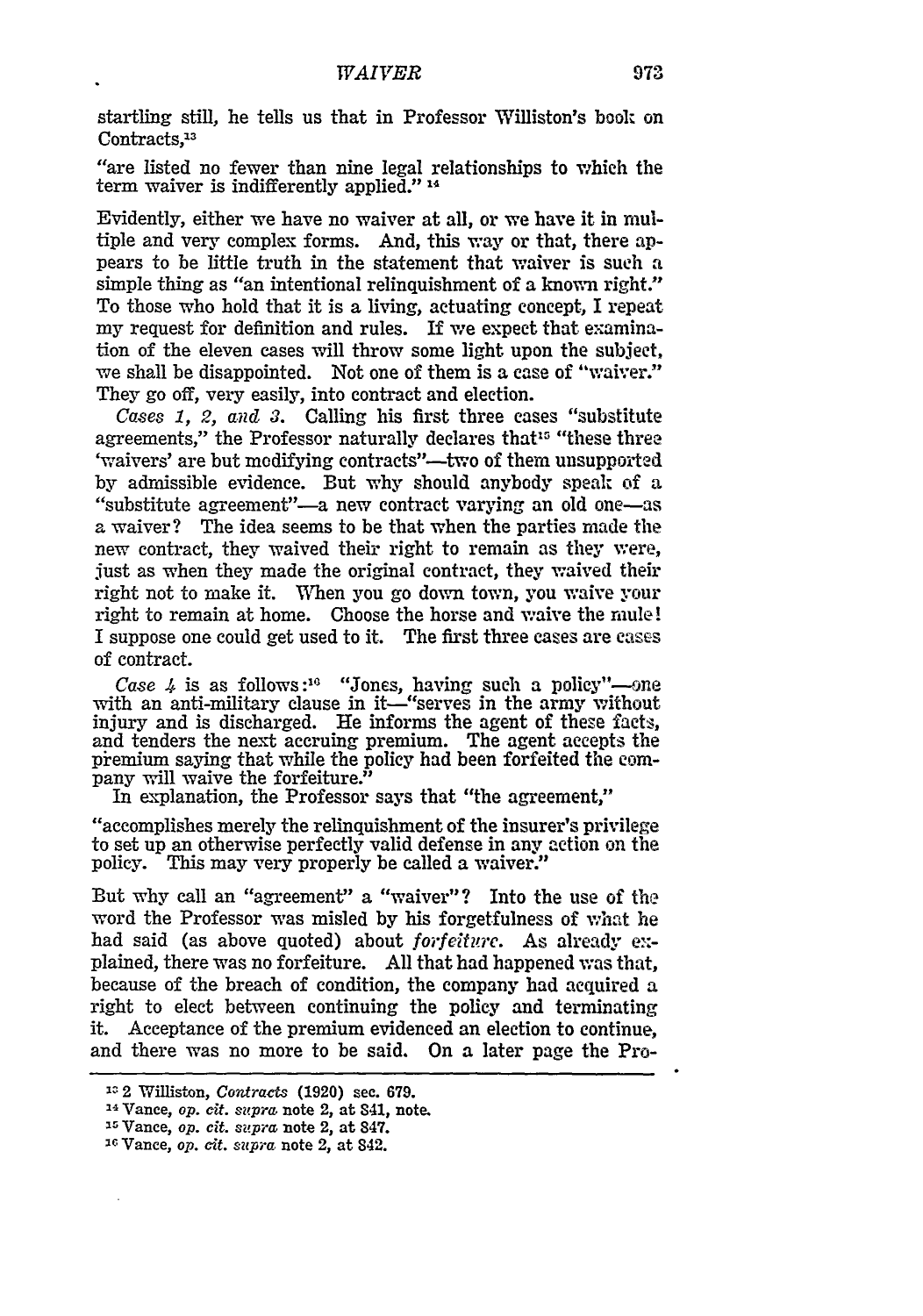fessor offers a different, and quite inconsistent, solution of this case 4. He says *:17*

"the waiver . **. .** . operates as a kind [What kind?] of release of a privilege of defense.  $\ldots$  . "

There was no release of any kind. If there was an "agreement," the case would be one of contract. And if there was no "agreement" (the Professor seems to be uncertain about it), the case would be one of election.

*Case*  $5^{18}$  is one of a policy, "'void' in its inception because he has other insurance on the building covered. Subsequently the insurer, being informed of the breach of condition, expressly excuses it and accepts payment of a deferred premium."

In explanation, the Professor says that the policy,

"is voidable at the option of the insurer, not of the insured; that is, the insurer has the power to avoid the entire contract if he so elects." And the conclusion is, that "it is this power which he subsequently waives."

That is exactly what he does not do. Having an "option," he exercises it by electing to continue the policy. The case is one of election.

*Case 6.* "Jones, having a life policy containing the antimilitary clause, enlists without the consent of the insurer, but is shortly afterwards discharged with health unimpaired. The agent of the insurer thereupon writes him a letter stating that the company takes pleasure in reinstating his forfeited policy. Jones then dies before paying another premium, or doing any other act in reliance upon the letter of reinstatement. The insurer has extinguished his privilege to set up the breach of condition." **12**

The insurer extinguished nothing. Having a right to elect between continuing and terminating, he exercised that right **by** electing to continue. And the Professor's slip back into "forfeited policy" partially accounts for his mistake.

The Professor's distinction between "waivers" and "proper waivers" is new and interesting. Referring to cases 4 to **7,** he says that.<sup>20</sup>

"in each the insurer has expressed an intention not to assert an otherwise perfectly good existing defense, and has expressly or impliedly promised not to do so. In the first two cases of the group this promise or 'waiver' rests upon a consideration, the payment of a premium not otherwise due, but in the other two no consideration for the promise can be found. Hence we may say that the waiver in the first two of these cases operates as a kind of release of a privilege of defense, but the waiver in the other two cases cannot be so described, as a release not under seal is inoperative in the absence of a consideration. Therefore this second group of cases may be called proper waivers, since there is no other term that is adequately descriptive."

**<sup>37</sup>**Vance, *op. cit. supra* **note 2,** at **847.**

**is** Vance, *op. cit. supra* note 2, at 843.

**<sup>19</sup>**Vance, *op. cit. supra* **note** 2, **at 843 and 844. 20** Vance, *op. cit. supra* **note** 2, at 847.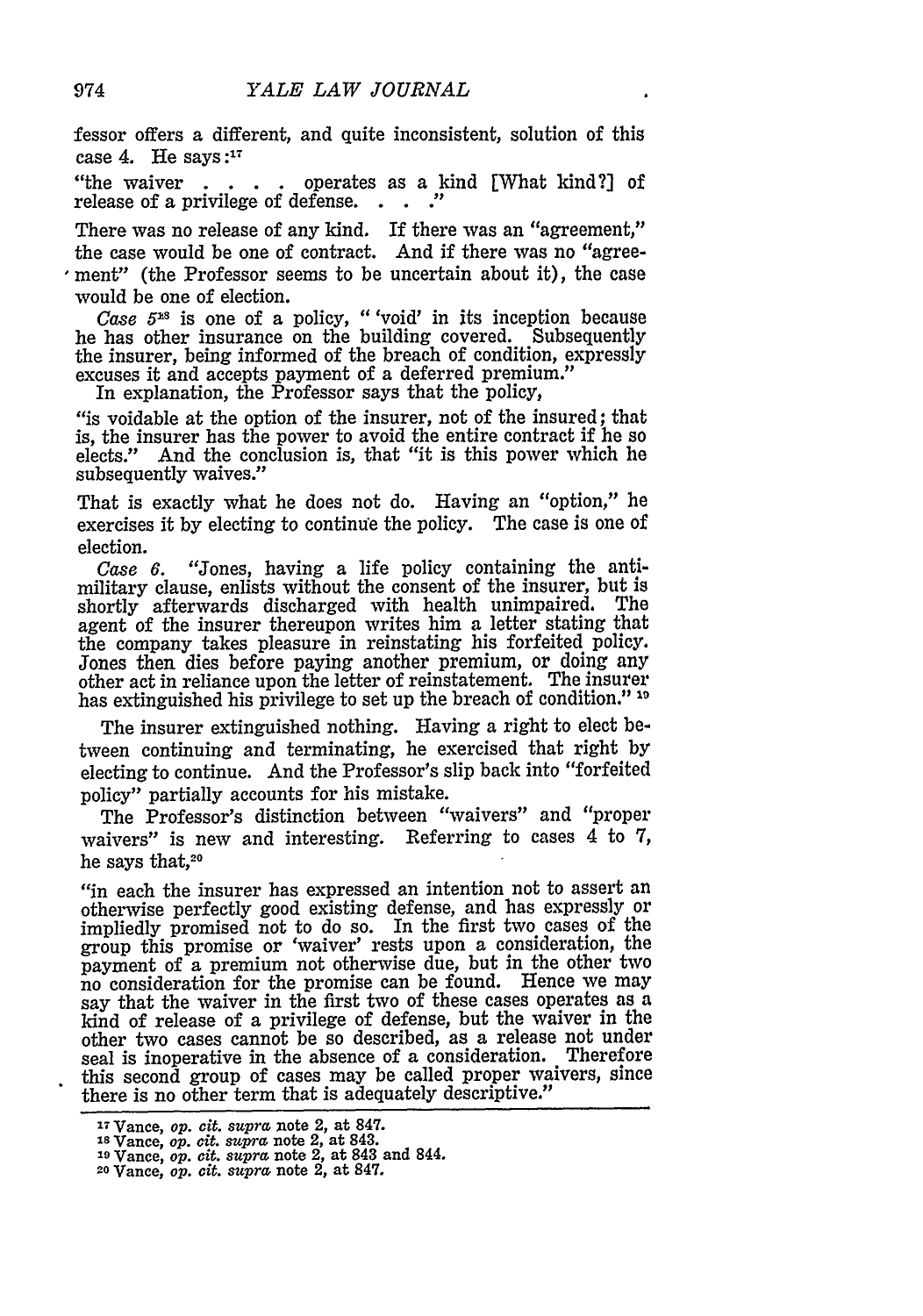In other words, where there is a consideration for an implied promise (sounds like a contract), there is a "waiver" which "operates as a kind of release"—all very difficult to follow. But where there is no consideration, there can be no operative release, and cases of that kind must be called, "proper waivers, since there is no other term that is adequately descriptive."

They are cases of election.

*Case* 7 is sufficiently identical with 6 to make comment unnecessary. It is a clear case of election.

*Case 8* may be passed, there being in it no suggestion of waiver.

*Case 9.* "The insurance company's agent tenders to Jones a life policy containing a stipulation that it shall not take effect until actually delivered to the insured while he is in good health and the first premium is actually paid in cash. Jones explains that he has not the ready money, and offers to give his note at three months for the premium. The agent accepts the note and delivers the policy. Jones dies within the three months. Is the insurer under a duty to pay?" **21**

The Professor properly, if I may say so, points out that the stipulation is not a qualification of, or a limitation upon, the company's liability to pay, but a stipulation applicable only to the creation of the contract.

"The question," he says, "involves the making of the contract, not the operation of a contract already made. The cases rightly hold that the insurer may 'waive' this condition, and that such waiver may be shown by parol." 22

The first sentence is right. The second, as I think, is wrong. The company offers to make a contract if the insured pays the first premium in cash. The insured counters with "an offer" to give a note instead of cash. "The agent accepts the offer." That sort of thing often happens. Of course, when you accept a counter-offer, you may, if you are a waiver-devotee, say that you waive yours. Just as when a man signs a note, you may, if you choose, declare that he has estopped himself from denying that he has signed it. But I venture to offer a plea for something a little more scientific than such distortions. The case is one of contract.

*Case 10.* "Jones' fire policy contains a provision that no action shall be brought thereon unless satisfactory proofs of loss are furnished within sixty days after the fire. Immediately after a fire, Jones applies for forms on which to make his proofs of loss, but is told by the insurer that such proofs are not required, all liability under the policy being denied because of breach of the condition against other insurance. Almost without dissent the courts hold that such denial of liability is a 'waiver' of the insurer's privilege to require proofs of loss." 23

<sup>2&#</sup>x27;Vance, *op. cit. supra* **note 2,** at **844.**

*<sup>22</sup>*Vance, *op. cit supra* **note 2,** at **845.**

**<sup>23</sup>** Vance, *op. cit. supra* note **2,** at **845.**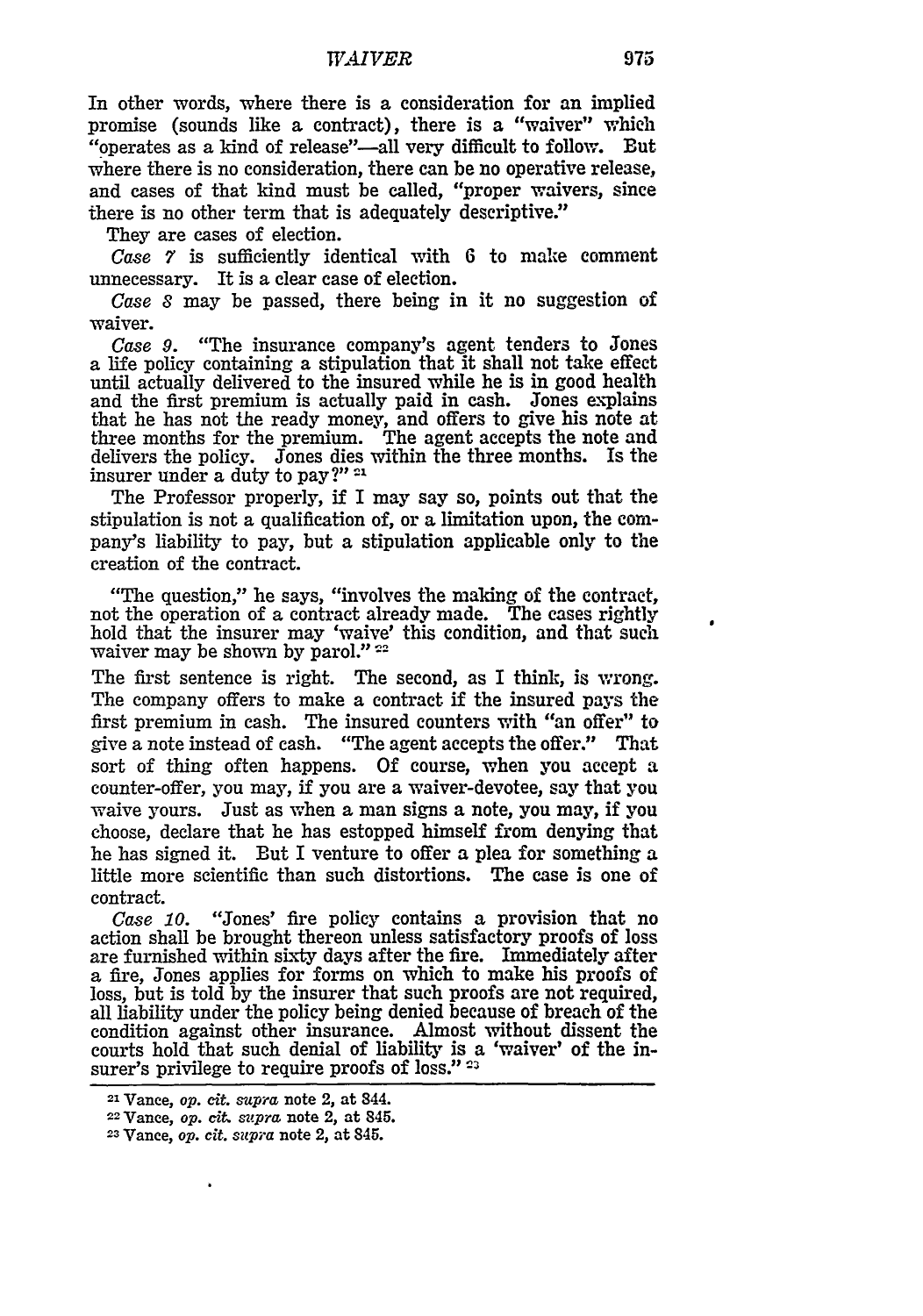The company's reason for not requiring delivery of proofs being immaterial, it may be omitted. The case, then, is simply that the company said to the insured that "proofs are not required" as a prerequisite of action, and when action was brought, the company pleaded that proofs were not furnished. So far from the case being one of waiver, the Professor himself, on a later page, disposes of the idea in this way **:24**

"Here the term 'waiver' is used to describe the operation of that long settled rule of law and good sense that when one party to a contract has made the performance of conditions required of the other either impossible or unnecessary, the latter is excused from performance."

After dealing with a contrary suggestion, the Professor adds that,

"the excuse for the insured's failure to perform is sufficiently clear under the general rule stated above, and there is no need to invoke the doctrine of waiver or to seek a consideration."

The case is one of contract.

*Case 11.* "The policy may give to the insurer the privilege of electing between two alternative duties, such as payment or replacement in case of property loss, as stated in case **(11).** Here it is usually said that by electing to do either one the insurer 'waives his right' to do the other. It would perhaps be more accurate to say that the insurer has reserved to himself the *privilege* of electing between two alternative duties, and also the *power,* by expressing his election to fix the right of the insured and his own duty, and likewise to extinguish his own privilege of election. Such a relinquishment of a privilege of election may very properly be called a waiver." **<sup>25</sup>**

That is bothersome. A privilege to elect between two things is a power to extinguish the privilege; the privilege is extinguished by its exercise; and the exercise of the privilege having extinguished it,

"such a relinquishment of a privilege of election may very properly be called a waiver."

That is very bothersome. The case is a clear one of election between two permitted alternatives; and I gladly, almost triumphantly, note that the Professor does not approve of the suggestion that,

"by election to do either one, the insurer 'waives his right' to do the other."

Just as, similarly, when you elect to. take the horse, you do *not* waive your right to the mule. I thought so.

The foregoing analysis has, I think, satisfactorily demonstrated that, omitting case 8 as of no present relevancy, the other ten cases are about equally divided between contract and election. Introduction of notions about waiver is not only confusing but

<sup>24</sup> Vance, *op. cit. supra* note 2, at 849.

**<sup>25</sup>** Vance, *ip. cit. supra* note 2, at 849 and **850.**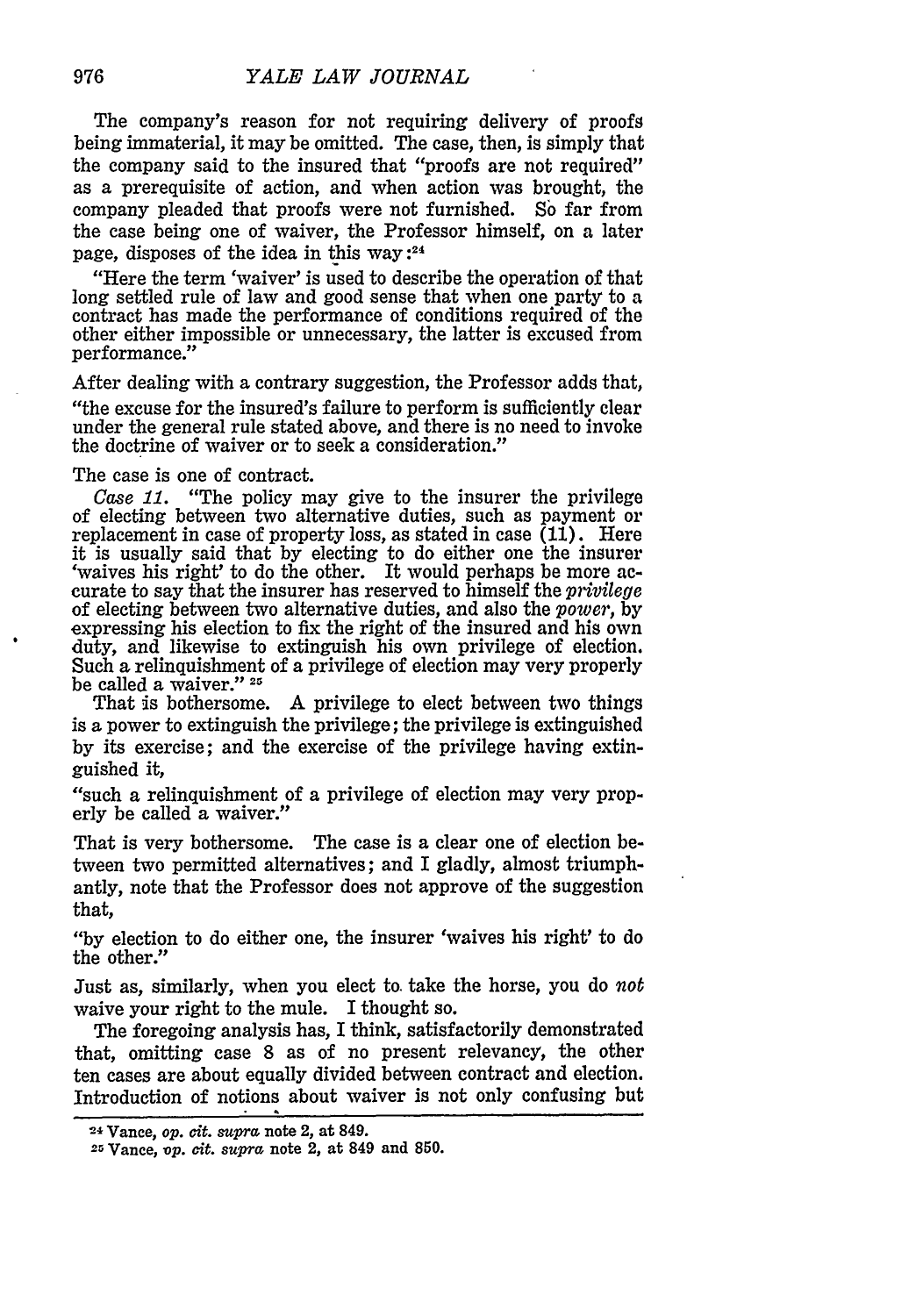erroneous. Any other eleven cases can as easily be assigned to one of these departments, or to estoppel or release. All that is needed is accuracy in the use of language.

Observations upon two unattached points may be added.

1. In his article, the Professor says: $26$ 

"This discussion makes it clear that a waiver is conventional in its nature, often taking the form of a true contract."

If in its nature waiver is conventional, what are the characteristics which distinguish it, or, in that view, can distinguish it from contract? In cases 6 and 7—cases of pure election—the Professor gives us examples of what he calls "proper waivers." But in these there is no trace of convention, and he assigns to them their peculiar designation only because "there is no other term that is adequately descriptive." **<sup>27</sup>**

2. Again, the Professor says **:2**

"It will be found that however uncertain the meaning of the word waiver, and however many varying concepts it may include, it is nevertheless a useful term, connoting a group of legal relationships that have many incidents in common."

According to the definition accepted by the Professor, waiver is a simple enough concept. It is merely "an intentional relinquishment of a known right."<sup>29</sup> And now we are told that it may include "many varying concepts." Waiver, moreover, by the definition, is an activity, and, if so, how can the word "connote" (mean or signify) "a group of legal relationships"? If the Professor means that waiver is to be found operating in certain "groups," he might have helped us by specifying the groups and the common incidents. In his eleven cases, he does not even furnish illustration of what he means, for while he says (quite inaccurately, as I think) that their various legal relationships "exhibit a common character," he adds (inconsistently, as I  $think$ ) that. $30$ 

"differentiating legal relationships cast them into several quite distinct classes."

Once more, if it be true that the waiver cases are those which "have many incidents in common," the Professor nevertheless appears to be of the opinion that the group may contain cases exhibiting fundamental dissimilarity. There are, for example, waivers which are "inoperative without a consideration." <sup>31</sup> There are other waivers which need "no consideration." **3-** And in a single

فالمجان

<sup>26</sup>Vance, *op. cit. sumpra* note **2, at 856.** 27Vance, **op.** *cit.* supra note 2, at **847.**

*<sup>2-8</sup>* Vance, *op. cit. supra* note 2, at **840** and **841. <sup>2</sup>**

**<sup>9</sup>** Vance, *op.* **cit.** *supra* note **2,** at **846.**

**<sup>^</sup>o** Vance, *op. cit. supra* note **2,** at **846.**

**s1** Vance, **op.** *cit. supra* note 2, at **851.**

**<sup>321</sup>bid.**